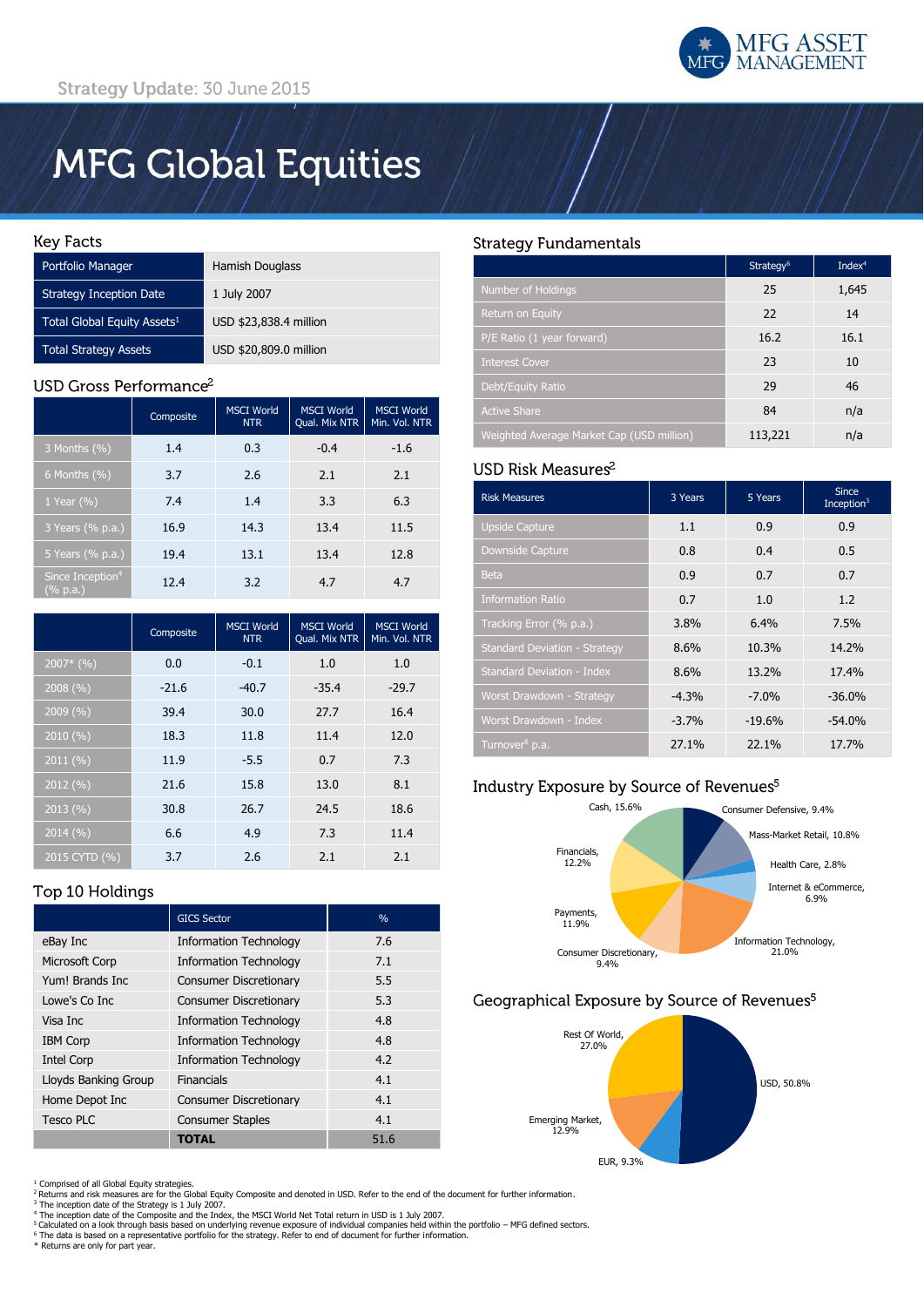# **Market Commentary**

Global equity markets were dominated by cautious sentiment. European and US markets moved sideways for most of the quarter before dropping in late June, reflecting the escalation of the Greek sovereign debt crisis once again and uncertainty on the timing of the first interest rate increase by the Federal Reserve ("Fed"). Meanwhile, speculation on an equity bubble in China persists. Chinese stocks reached all-time highs early in June before plunging nearly 20% in the last week of the quarter.

In Europe, economic growth remains weak ( $\sim$ 1% real GDP growth since March 2014). QE appears to be reducing deflationary risks and the Eurozone is benefitting from a weaker currency, a stronger US economy, lower oil prices and a gradual improvement in credit conditions. Despite this, high debt levels, political and economic impediments as well as the sovereign debt crisis in Greece will likely continue to dampen any meaningful recovery. Greece recently defaulted on a  $\epsilon$ 1.6b payment due to the IMF and was forced to impose severe capital controls on its banks after its bailout package expired at the end of June. Greece and the Eurozone countries reached agreement (subject to parliamentary approval) on a new bailout deal to keep its banks solvent and avoid an exit from the Eurozone. The terms of the new bailout deal are harsh and do not yet address the sustainability of Greece's debt burden. In our view, the Greek sovereign debt crisis has not been solved with this new bailout, but the near term 'Grexit' risks appear to have been averted. In China, economic growth continues to slow. While significant policy effort is focused on positive reform to capital flows and access, as well as internationalisation efforts, risks remains centred on the property market and shadow banking system.

In the United States, recent data generally suggests an ongoing economic strengthening, though some indicators remain weak partly reflecting transitory issues around weather and the West Coast ports dispute. Further, capital investment was affected by the fall in oil prices and reduced investments in this sector.

Today, we believe there is a great disagreement as to where US monetary policy is headed over the next few years. The Fed is anticipating a normalisation of the US economy and higher interest rates, whereas the market is pricing secular stagnation with prolonged low inflation and economic growth (and lower interest rates). If the Fed is right, this could lead to a major market correction translating into material losses for investors. As a consequence, we remain focused on prudent portfolio construction and have increased the cash weighting of the Strategy to approximately 15%. This should act as a partial hedge against equity market volatility should interest rates increase.

## **Strategy Commentary**

As of 30 June 2015, the Strategy consisted of investments in 24 companies, compared to 26 investments at 31 March 2015. The top ten investments represented 51.6% of the Strategy on 30 June 2015, while they represented 50.6% of the Strategy on 31 March 2015. The cash position was 15.6% compared with 13.9% at the end of the prior quarter.

YUM! Brands was the Strategy's top contributor over the quarter. The company reported better than expected earnings for the first quarter of 2015. KFC is getting traction from its brand renewal efforts while Taco Bell is demonstrating continued strong execution. In addition, the stock jumped after well regarded activist investors disclosed a material position in the company. It also benefited from market speculation on a possible spin-off of

its China business. Microsoft was another strong performer after the company announced results exceeding market expectations. Microsoft's software and cloud businesses continue to grow strongly and it will likely retain pole position in the software industry post cloud transition.

Lloyds reported strong Q1 earnings of £1.6 billion, 8% ahead of consensus driven by a higher net interest margin. At the same time, management upgraded its guidance for 2015 as it anticipates stronger capital generation and lower credit costs. In addition, political risk was alleviated with the election win by the conservatives. Lloyds' efforts to return to a simple banking model and refocus on its UK retail business are starting to bear fruit. Likewise in the financials, State Street contributed positively to performance as did payment processing companies eBay (via Paypal) and MasterCard.

Lowe's, the US home improvement company was the largest detractor after its first quarter earnings fell short of estimates (70 cents a share versus 74 cents). Despite the recent noise, we expect the company to continue to benefit from the US housing market recovery in the medium term. Elsewhere, Tesco's share price was down over the quarter after the UK retailer reported a historic loss of £6.4 billion (including £6.6 billion of one-offs.

# **Key Stock in Focus - IBM**



IBM is the largest enterprise technology provider in the world, generating approximately \$93 billion of revenue in 2014. It is among the

largest vendors of datacentre hardware in the world, it is the third largest software vendor globally, and the largest Information Technology ("IT") services vendor. 90% of its earnings are sourced from software and services (48% and 40% of earnings, respectively), with the remainder of its earnings attributable to hardware, and a complementary financing business. However, whilst only a small portion of IBM's earnings are directly attributable to hardware, we estimate that a material portion of its software and services earnings are related to mainframe computers.

#### **Favourable industry structure**

Many of the market segments in which IBM competes are characterized by significant barriers to entry and switching costs that have historically allowed incumbent vendors to generate returns in excess of their cost of capital. However, IBM is differentiated from other incumbent IT vendors by its monopoly in mainframes in particular.

Mainframes are proprietary, large-scale computers, bundled with IBM software, which have handled many enterprises' most mission-critical workloads since the early 1950s. According to IBM, 70% of the world's business data is managed by mainframe computers. It says that 71% of Fortune 500 companies run IBM mainframes, including 92 of the top 100 banks globally, 10 of the 10 largest insurers, 6 of the top 10 global retailers, and 23 of the 25 largest airlines globally.

Mainframe is effectively a monopoly business for IBM, with significant barriers to entry, because IBM has refined and integrated mainframe hardware and software over decades. While alternative server and software technologies have been developed since mainframes were introduced in the early 1950s,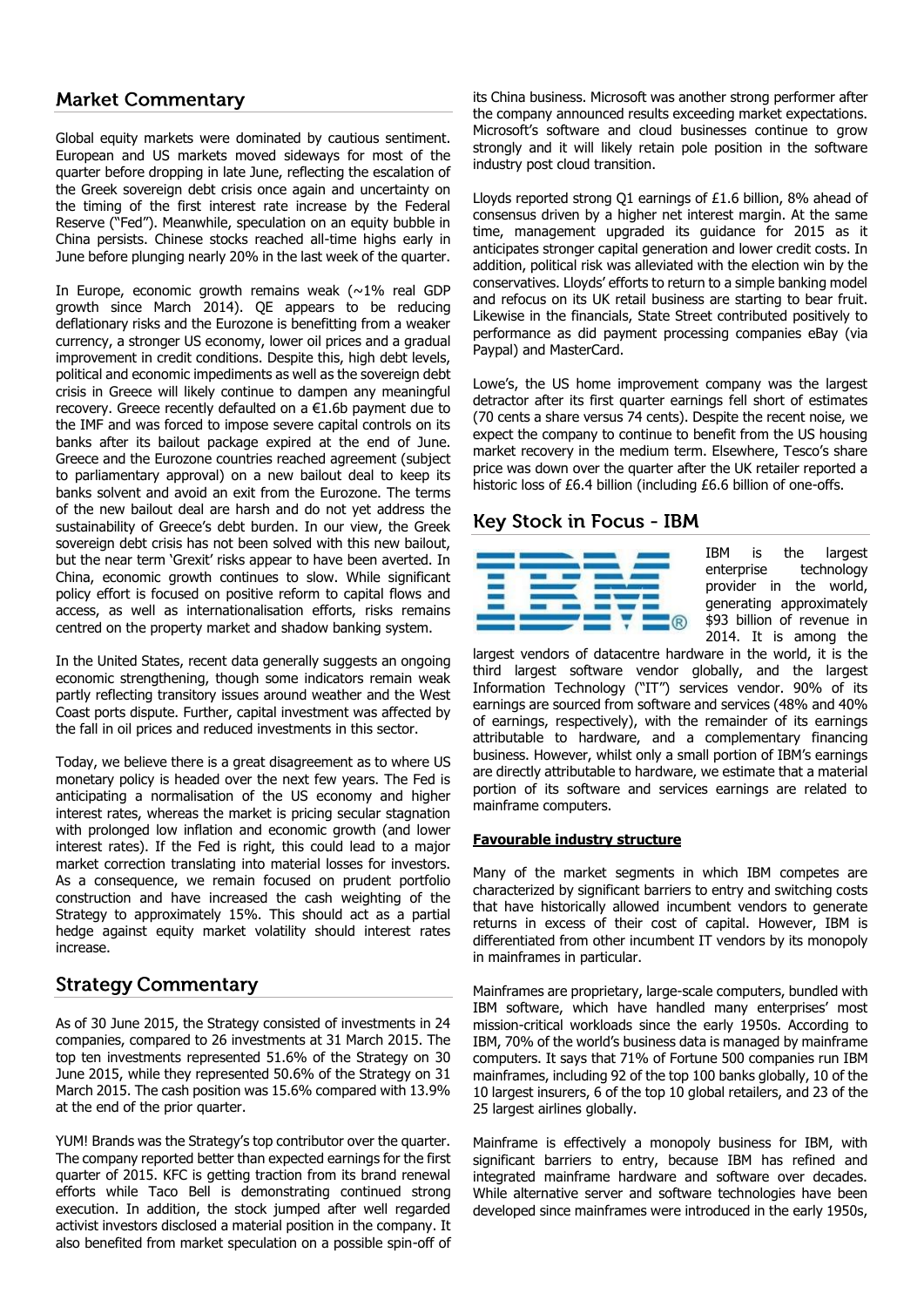they have struggled to match the reliability, availability, and security of the mainframe.

Mainframe switching costs are also high. Legacy mainframe applications were typically written for specific compatibility with the mainframe platform. Enterprises that are interested in migrating workloads from mainframes to another server architecture may be required to rewrite complex mainframe software, in which they have made significant investments over decades. Mainframe migrations may be multi-billion dollar undertakings. In addition, mainframes typically support only the most mission-critical workloads; non-core processes that could economically be shifted from mainframes to cheaper servers were migrated in the 1990s and early 2000s. There is material transition risk inherent in migrating these mission-critical workloads.

IBM's non-mainframe software and services businesses also benefit from the existence of barriers to entry and switching costs. For example, IBM's middleware software products are part of the plumbing of enterprise IT systems, and are typically integrated with other software programs, rendering them difficult and costly to replace. Similarly, IBM has a distinct advantage competing for large IT outsourcing contracts, according to which it operates datacentres for large enterprise clients. These engagements typically have a multi-year term, and tend to be sticky.

#### **Defensive business model**

A significant portion of IBM's revenue and earnings is recurring in nature. IBM says that 70% of software revenue is annuitybased, and attributable to recurring mainframe software and support contracts. Similarly, a material portion of IBM's services revenue is sourced from multi-year outsourcing contracts. In aggregate, IBM says that approximately 60% of its revenue, and 75% of its segmental pre-tax profit is recurring in nature. Its financials are consequently relatively insulated from adverse shocks.

#### **Risks and valuation**

With a material portion of its earnings tied to legacy technologies, IBM is exposed to technology risk. IBM's Power server business is contracting, owing to the shift to the cloud and competition from commodity servers. Its software business is also contracting, which it says is attributable to its decision to grant customers increased "flexibility" in how they deploy its software products. It faces secular challenges in services, owing to customers' desire to break-up large outsourcing contracts among multiple vendors, and deploy workloads in the cloud. Its stock is broadly out of favour with the market.

However, IBM is making progress restructuring its business, divesting low value businesses such as its commodity server business, and focusing instead on its "strategic imperatives", including cloud, analytics, mobile, and social. Its strategic imperatives accounted for 27% of its revenue in 2014, and grew at an average rate of 19-20% between 2010 and 2014. While we do not anticipate that IBM's growth will reaccelerate, we believe that its businesses is of a high quality, and that investors are being more than fairly compensated for technology risk at the current share price.